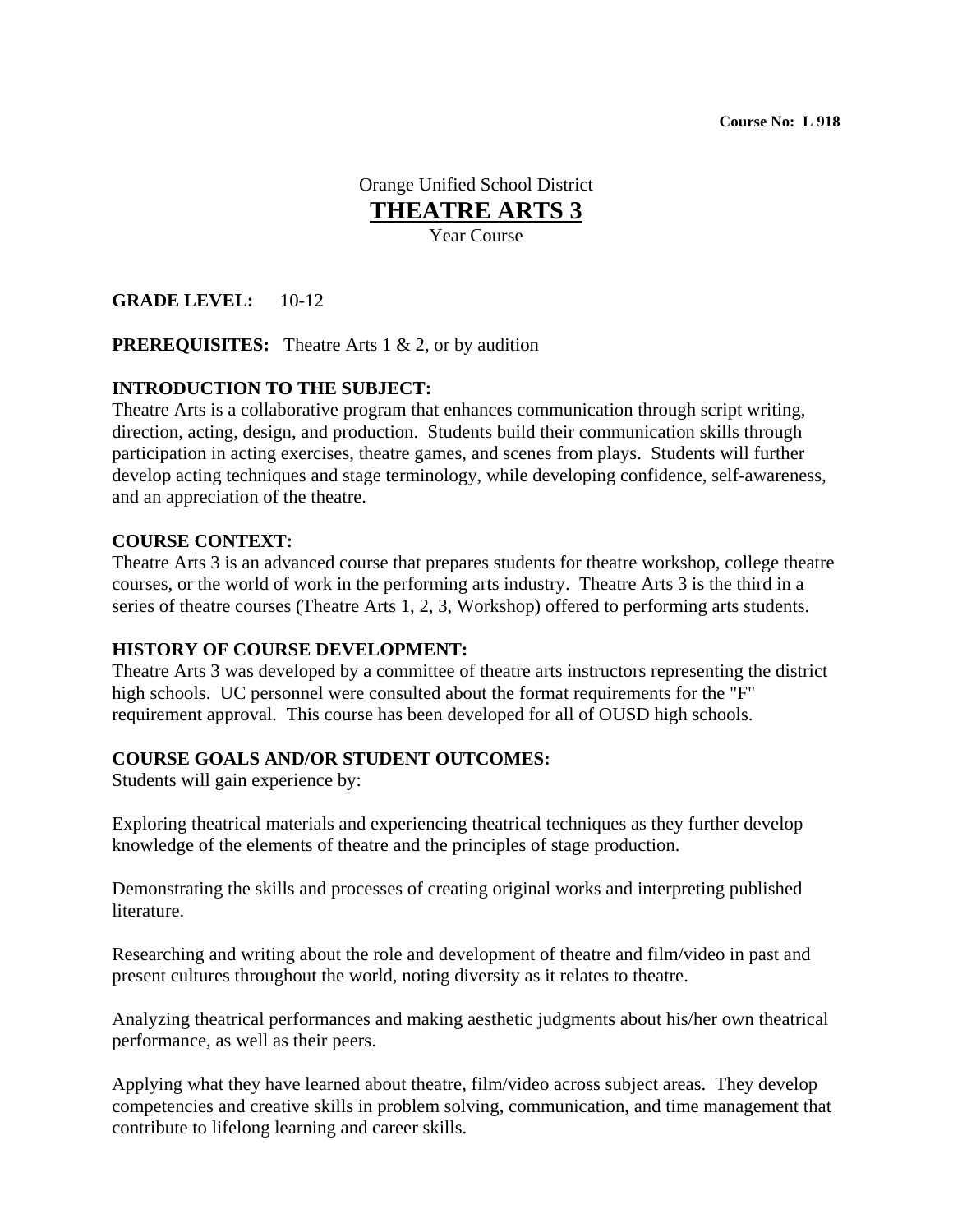#### **COURSE OBJECTIVES:**

### **BY THE END OF THE COURSE THE STUDENT WILL BE ABLE TO:**

Meet the following Theatre Standards, Grades 9-12 Proficient from the Visual and Performing Arts Content Standards for California Schools, Kindergarten Through Grade Twelve:

#### ARTISTIC PERCEPTION

*Processing, Analyzing, and Responding to Sensory Information Through the Language and Skills Unique to Theatre* (Standard 1.0, Grades 9-12 Proficient)*. Students observe their environment and respond, using the elements of theatre. Students observe formal and informal theatrical experiences, film/video, and electronic media and respond, using the vocabulary of theatre.* 

Students will identify and apply vocabulary of the theatre as it responds to productions.

Students will research, analyze, or serve as the dramaturg for a play in collaboration with the director, designer, or playwright.

Students will analyze the use of metaphor, subtext, and symbolic elements in scripts and theatrical productions.

Students will observe the environment and respond, using movement and voice.

Students isolate and refine spatial qualities that affect characterization.

#### CREATIVE EXPRESSION

*Creating, Performing, and Participating in Theatre. Students apply processes and skills in acting, directing, designing, and script writing to create formal and informal theatre, film/videos, and electronic media productions and to perform in them.* 

Students will make acting choices, using script analysis, character research, reflection, and revision through the rehearsal process.

Students will work collaboratively to design, produce, and/or perform scenes or plays from a variety of theatrical periods and styles from classical to contemporary realism.

Students will perform scenes or plays from a varied repertoire, demonstrating voices, dialects, and body movements of a variety of characters.

Students demonstrate specific interpretations and organize rehearsals for informal or formal productions.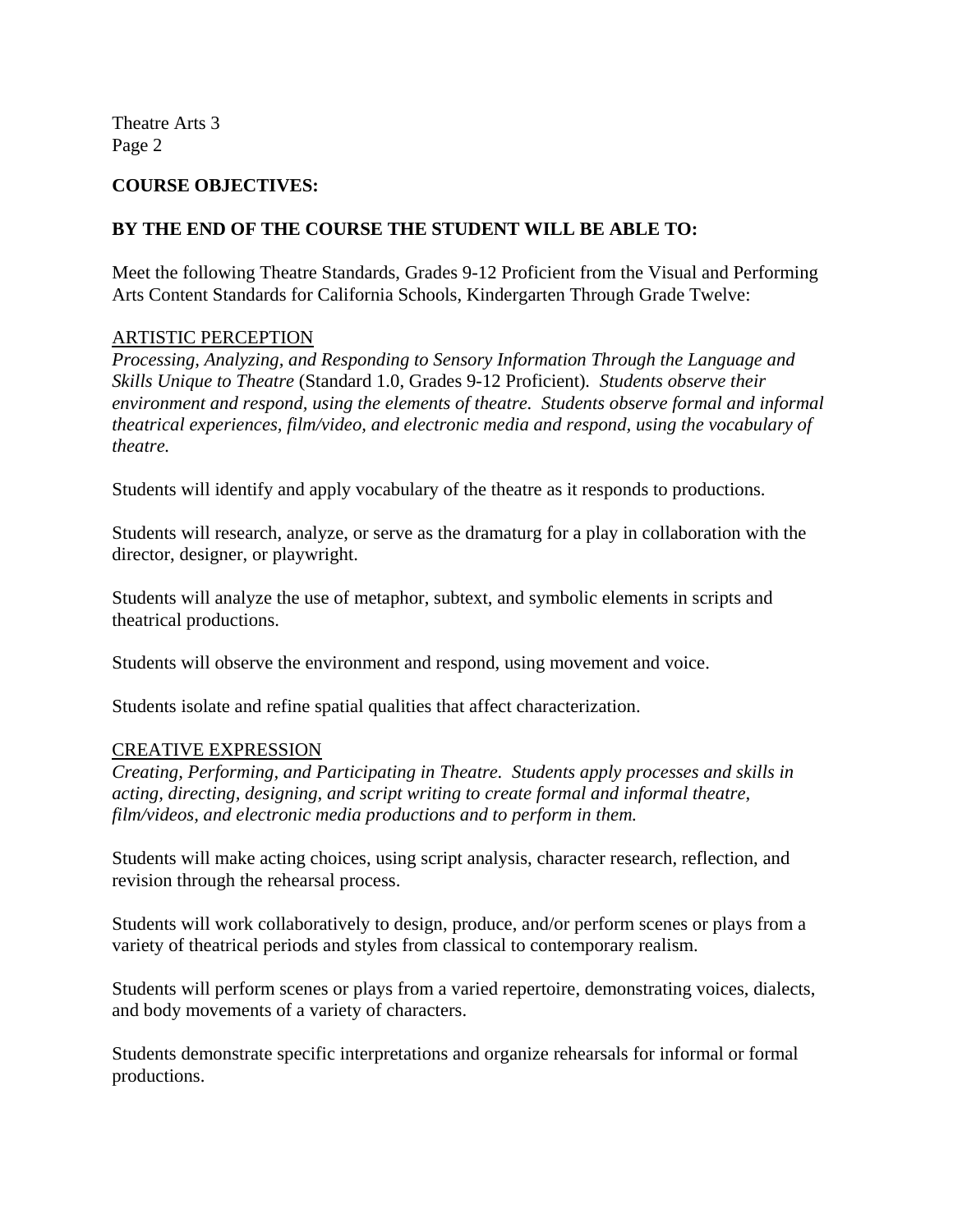### HISTORICAL AND CULTURAL CONTEXT

*Understanding the Historical Contributions and Cultural Dimensions of Theatre. Students analyze the role of development of theatre, film/video, and electronic media in past and present cultures throughout the world, noting diversity as it relates to theatre.* 

Students will describe the ways in which theatre reflects and influences cultures.

Students will identify and compare how film, theatre, television, and electronic media productions influence our values and behaviors.

Students read, explore, and perform scenes or plays reflecting specific historical and contemporary contexts.

Students can assess through research, observation, and/or reflective journals the cultural effects of various media.

Students analyze the relationship of changes in theatre (e.g., acting, design, architecture, and theme) to societal changes in various cultures.

#### AESTHETIC VALUING

*Responding to Analyzing, and Critiquing Theatrical Experiences. Students critique and derive meaning from works of theatre and theatre artists on the basis of their aesthetic qualities.* 

Students will compare a traditional interpretation of a play with a nontraditional interpretation and defend the merits of the different interpretations.

Students will report on how a specific actor uses drama to convey meaning in his or her performance.

Students apply the terminology of evaluation in drawing conclusions about the quality of works read or seen.

Students will use complex evaluation criteria and terminology to compare and contrast a variety of genres of dramatic literature.

Students will draw conclusions about the effectiveness of informal and formal productions, films/videos, or electronic media on the basis of intent, structure, and quality of the work.

#### CONNECTIONS, RELATIONSHIPS, AND APPLICATIONS

*Connecting and Applying What Is Learned in Theatre, Film/Video, and Electronic Media to Other Art Forms and Subject Areas and to Careers. Students apply what they learn in theatre, film/video, and electronic media across subject areas. They develop competencies and creative skills in problem solving, communication, and time management that contribute to lifelong learning and career skills. They learn about careers in and related to theatre.* 

Students will describe how skills acquired in theatre may be applied to other content areas and careers.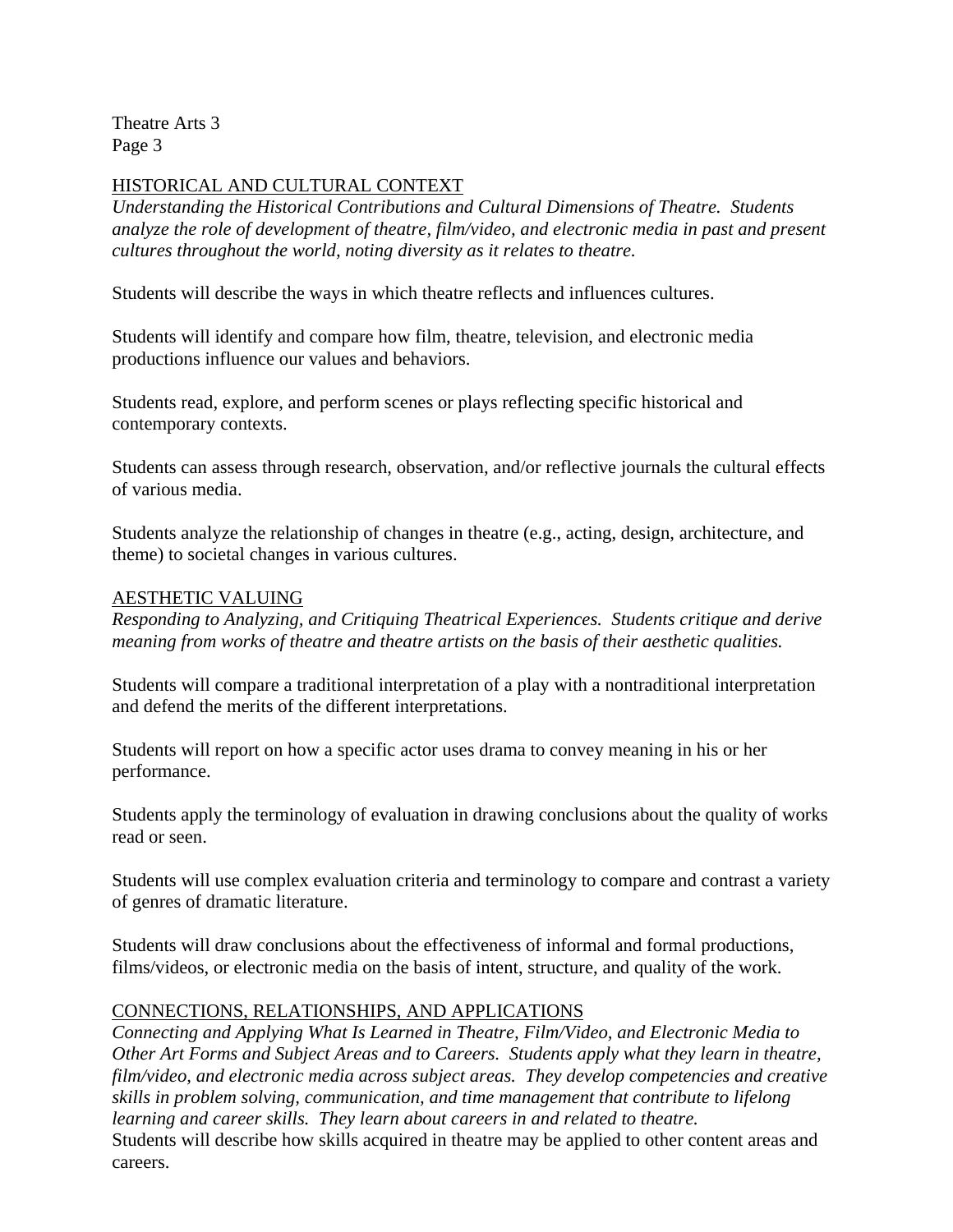Students will manage time, prioritize responsibilities, and meet completion deadlines for a production as specified by group leaders, team members, or directors.

Students will demonstrate an understanding of the professional standards of the actor, director, scriptwriter, and technical artist.

Students will be able to express how performing arts permeate all human activity.

Students will communicate creative, design, and directorial choices to the ensemble members, using leadership skills, aesthetic judgement, or problem-solving skills.

Students will develop advanced or entry-level competencies for entry into college level courses or a career in an artistic or technical field in the theatrical arts.

# **COURSE OVERVIEW AND APPROXIMATE UNIT TIME ALLOTMENTS:**

|      | <b>FIRST SEMESTER</b>                                                                                                                                                                                                                                                                                                | WEEKS          |
|------|----------------------------------------------------------------------------------------------------------------------------------------------------------------------------------------------------------------------------------------------------------------------------------------------------------------------|----------------|
| I.   | Introduction to the Course<br>Create and participate in a variety of ensemble building<br>A.                                                                                                                                                                                                                         | $\overline{2}$ |
|      | exercises, including, but not limited to, name games, trust<br>exercises, body awareness, stage placement, and vocal exercises<br><b>B.</b><br>Review theatrical terminology and theatrical genre                                                                                                                    | Ongoing        |
| П.   | Research and Perform a Monologue Using Accurate and Consistent<br><b>Physical Mannerisms and Dialect</b><br>Students will demonstrate skills such as, but not limited to,<br>A.<br>stage directions, body positions, focal points, creating a character,<br>and use of space                                         | $\overline{2}$ |
| III. | Research and Perform Two Scenes From Contrasting Styles, Time Periods,<br>or Genres<br>Make acting choices, using script analysis, character research,<br>A.<br>reflection, and revision to create a believable character                                                                                            | 5              |
| IV.  | Research in Order to Perform, Design or Direct Pieces in Specific<br>Theatrical Styles, Including Classics By Such Playwrights as<br>Sophocles, Shakespeare, Lope de Vega, Aphra Behn, Moliere,<br>and Checkhov<br>Demonstrate understanding of physical mannerisms, dialects<br>A.<br>and styles of the time period | 9<br>Ongoing   |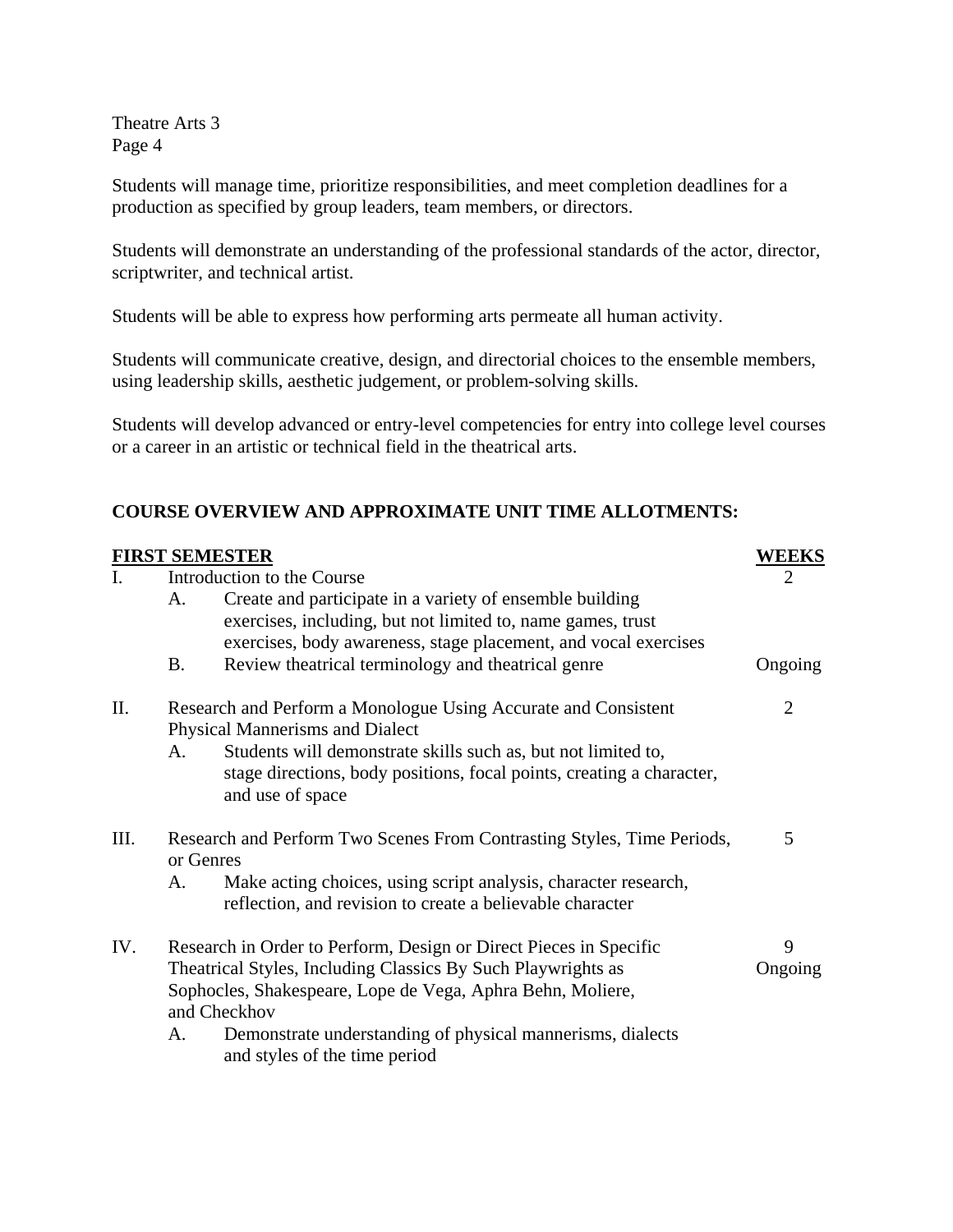| V.             | Read and Analyze Scenes and Plays Through, But Not Limited to,<br>Discussion, Written Play Analysis, and Performance                                                                                                                                                                                                                                                                                                                                                                                                                                                                                                               |                                                                                                                                                                                                                                                                                                                                | <b>WEEKS</b><br>Ongoing |
|----------------|------------------------------------------------------------------------------------------------------------------------------------------------------------------------------------------------------------------------------------------------------------------------------------------------------------------------------------------------------------------------------------------------------------------------------------------------------------------------------------------------------------------------------------------------------------------------------------------------------------------------------------|--------------------------------------------------------------------------------------------------------------------------------------------------------------------------------------------------------------------------------------------------------------------------------------------------------------------------------|-------------------------|
|                | <b>SECOND SEMESTER</b>                                                                                                                                                                                                                                                                                                                                                                                                                                                                                                                                                                                                             |                                                                                                                                                                                                                                                                                                                                |                         |
| $\mathbf{I}$ . | Create an Ensemble Production for Public Performance, Including<br><b>Cross-Curricular and Community Performance</b><br>Develop and demonstrate competencies and creative skills<br>A.<br>in problem solving, communication, and time management<br>that contribute to lifelong learning and career skills<br>Develop an understanding of careers in and related to theatre<br><b>B.</b><br>$C_{\cdot}$<br>Demonstrate an understanding of the skills required producing<br>a theatrical performance<br>Create rehearsal schedules<br>1.<br>2.<br>Set deadlines<br>3.<br>Organize priorities<br>Identify needs and resources<br>4. |                                                                                                                                                                                                                                                                                                                                | 18                      |
| II.            | Perform self-critiques<br>A.<br><b>B.</b><br>C.<br>D.<br>his or her performance                                                                                                                                                                                                                                                                                                                                                                                                                                                                                                                                                    | Demonstrate an Understanding of the Aesthetic Values of Theatre<br>Critique fellow classmate's performances<br>Compare traditional interpretations of a play with a non-traditional<br>interpretation and defend the merits of the different interpretations<br>Report on how a specific actor used drama to convey meaning in |                         |
|                | DATE OF LAST CONTENT REVISION:                                                                                                                                                                                                                                                                                                                                                                                                                                                                                                                                                                                                     | November 2001                                                                                                                                                                                                                                                                                                                  |                         |
|                | <b>DATE OF BOARD APPROVAL:</b>                                                                                                                                                                                                                                                                                                                                                                                                                                                                                                                                                                                                     | February 14, 2001                                                                                                                                                                                                                                                                                                              |                         |

**DATE OF CURRENT REVIEW:** May 2006 – No Changes to Course

# **Addendum**

# **THE CALIFORNIA CONTENT STANDARDS FOR STANDARDS**

**1.0 ARTISTIC PERCEPTION** 

**Processing, Analyzing, and Responding to Sensory Information Through the Language And Skills Unique to Theatre**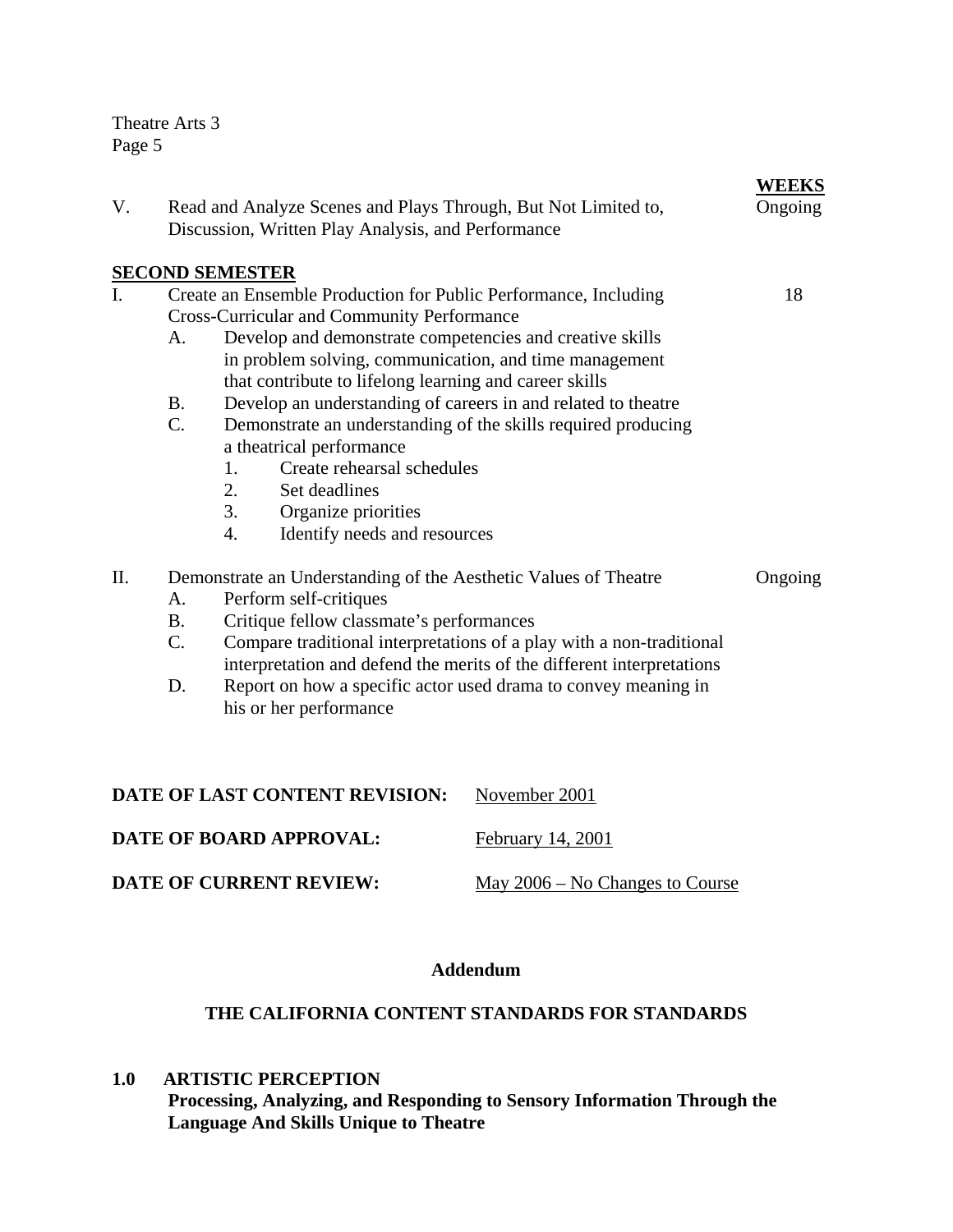> Students observe their environment and respond, using the elements of theatre. They also observe formal and informal works of theatre, film/video, and electronic media and respond, using the vocabulary of theatre.

# *Development of the Vocabulary of Theatre*

1.1 Use the vocabulary of theatre, such as *genre*, *style*, *acting values*, *theme*, and *design*, to describe theatrical experiences.

# *Comprehension and Analysis of the Elements of Theatre*

- 1.2 Research, analyze, or serve as the dramaturgy for a play in collaboration with the director, designer, or playwright.
- 1.3 Identify the use of metaphor, subtext, and symbolic elements in scripts and theatrical productions.

# **2.0 CREATIVE EXPRESSION Creating, Performing, and Participating in Theatre**

Students apply processes and skills in acting, directing, designing, and script writing to create formal and informal theatre, film/videos, and electronic media productions and to perform in them.

# *Development of Theatrical Skills*

2.1 Make acting choices, using script analysis, character research, reflection, and revision to create characters from classical, contemporary, realistic, and nonrealistic dramatic texts.

# *Creation/Invention in Theatre*

- 2.2 Improvise or write dialogues and scenes, applying basic dramatic structure (exposition, complication, crises, climax, and resolution) and including complex characters with unique dialogue that motivates the action.
- 2.3 Work collaboratively as designer, producer, or actor to meet directorial goals in scenes and plays from a variety of contemporary and classical playwrights.

# **3.0 HISTORICAL AND CULTURAL CONTEXT Understanding the Historical Contributions and Cultural Dimensions of Theatre**

Students analyze the role and development of theatre, film/video, and electronic media in past and present cultures throughout the world, noting diversity as it relates to theatre.

# *Role and Cultural Significance of Theatre*

3.1 Research and perform monologues in various historical and cultural contexts, using accurate and consistent physical mannerisms and dialect.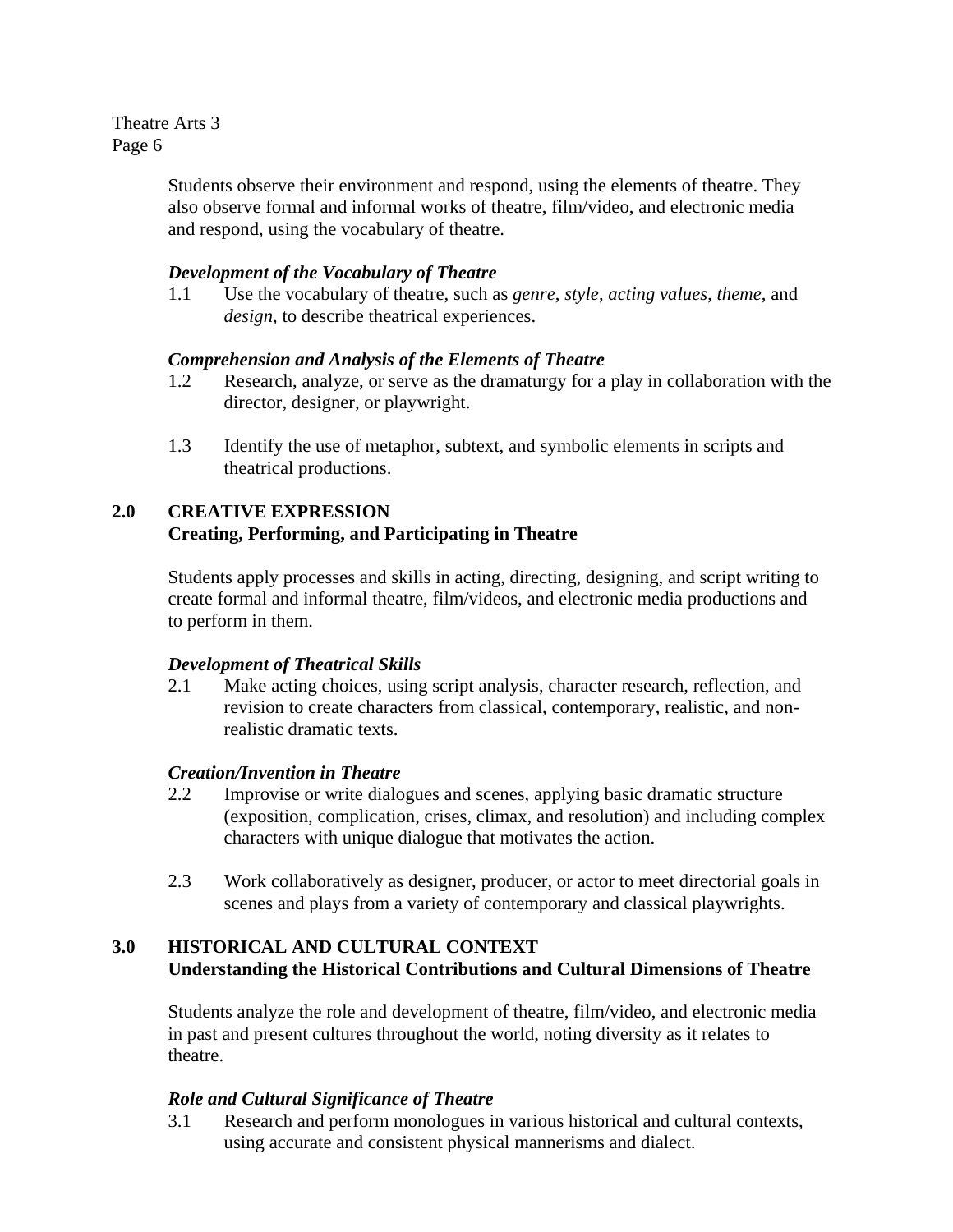### *History of Theatre*

- 3.2 Analyze the impact of traditional and nontraditional theatre, film, television, and electronic media on society.
- 3.3 Perform, design, or direct theatre pieces in specific theatrical styles, including classics by such playwrights as Sophocles, Shakespeare, Lope de Vega, Aphra Behn, Moliere, and Chekhov.
- 3.4 Compare and contrast specific styles and forms of world theatre. For example, differentiate between Elizabethan comedy and Restoration farce.

# **4.0 AESTHETIC VALUING Responding to, Analyzing, and Critiquing Theatrical Experiences**

Students critique and derive meaning from works of theatre, film/video, electronic media, and theatrical artists on the basis of aesthetic qualities.

#### *Critical Assessment of Theatre*

- 4.1 Use complex evaluation criteria and terminology to compare and contrast a variety of genres of dramatic literature.
- 4.2 Draw conclusions about the effectiveness of informal and formal productions, films/videos, or electronic media on the basis of intent, structure, and quality of the work.

#### *Derivation of Meaning from Works of Theatre*

4.3 Develop a thesis based on research as to why people create theatre.

### **5.0 CONNECTIONS, RELATIONSHIPS, APPLICATIONS Connecting and Applying What Is Learned in Theatre, Film/Video, and Electronic Media to Other Art Forms and Subject Areas and to Careers**

Students apply what they learn in theatre, film/video, and electronic media across subject areas. They develop competencies and creative skills in problem solving, communication, and time management that contribute to lifelong learning and career skills. They also learn about careers in and related to theatre.

# *Connections and Applications*

5.1 Create projects in other school courses or places of employment, using tools, techniques, and processes from the study and practice of theatre, film/video, and electronic media.

# *Careers and Career-Related Skills*

5.2 Demonstrate the ability to create rehearsal schedules, set deadlines, organize priorities, and identify needs and resources when participating in the production of a play or scene.